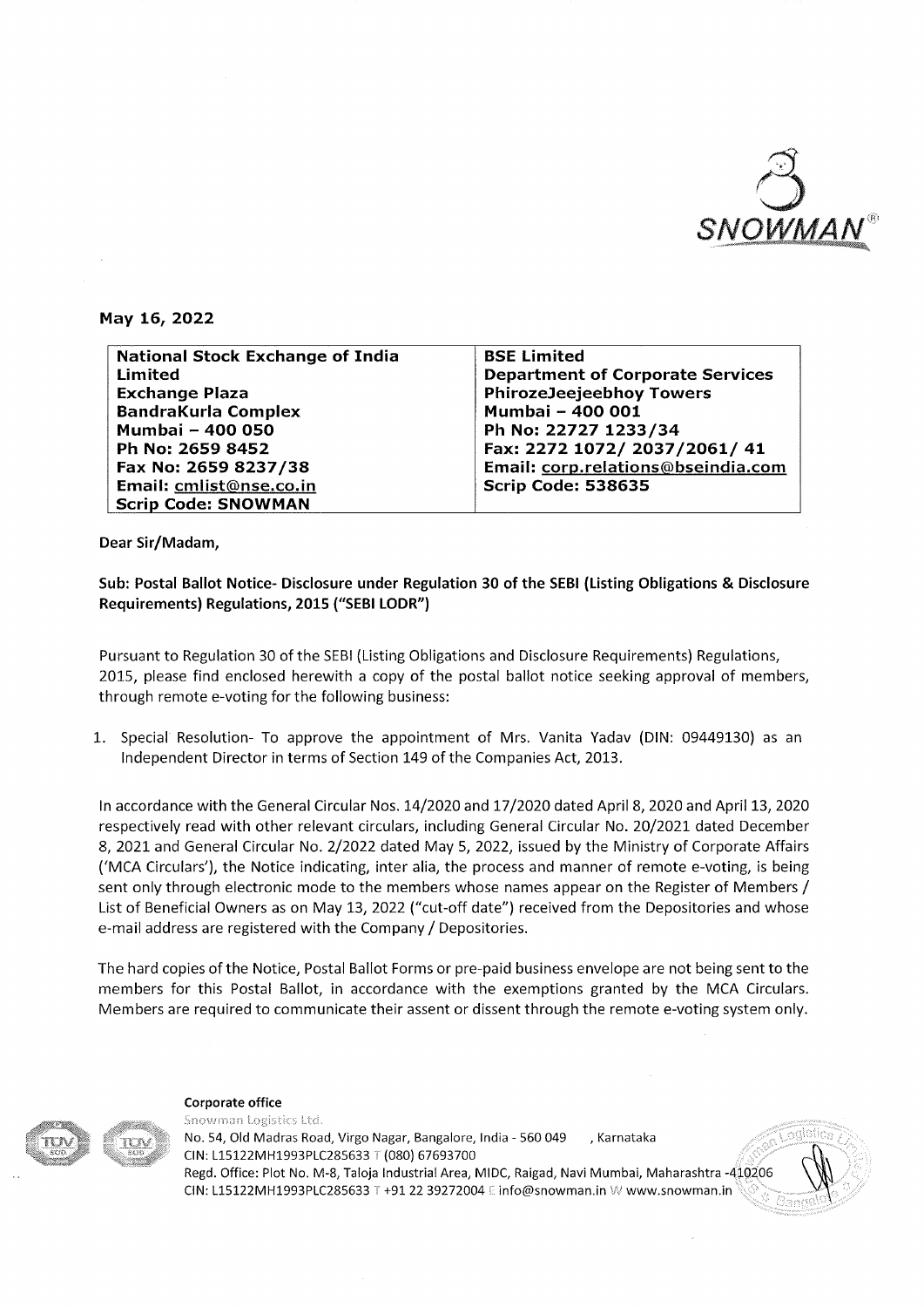

The Company has engaged the services of Link lntime India Pvt Ltd ("Link lntime") for the purpose of providing e-voting facility to all its members. The e-voting period commences on Wednesday, May 18, 2022, (9:00AM 1ST) and ends on Saturday, June 18, 2022 (5:00PM 1ST).

The Notice along with the Explanatory Statement thereto can be downloaded from the Company's website at www.snowman.in.

Kindly take the aforesaid information on record for the purpose of dissemination through your website and oblige.

**Thanking You,** 

For Snowman Logistics Limitedial

**Chief Financial Officer, Company Secretary & Compliance Officer** 

anaaloti

**ENCL: As above** 

 $\mathbb{W}$ 

**A.M. Sundar** 

**Corporate office** 

 $\bar{t}$ 



Snowman Logistics Ltd. No. 54, Old Madras Road, Virgo Nagar, Bangalore, India- 560 049 , Karnataka CIN: L15122MH1993PLC285633 T (080) 67693700 Regd. Office: Plot No. M-8, Taloja Industrial Area, MIDC, Raigad, Navi Mumbai, Maharashtra -410206 CIN: L15122MH1993PLC285633 T +91 22 39272004 E info@snowman.in W www.snowman.in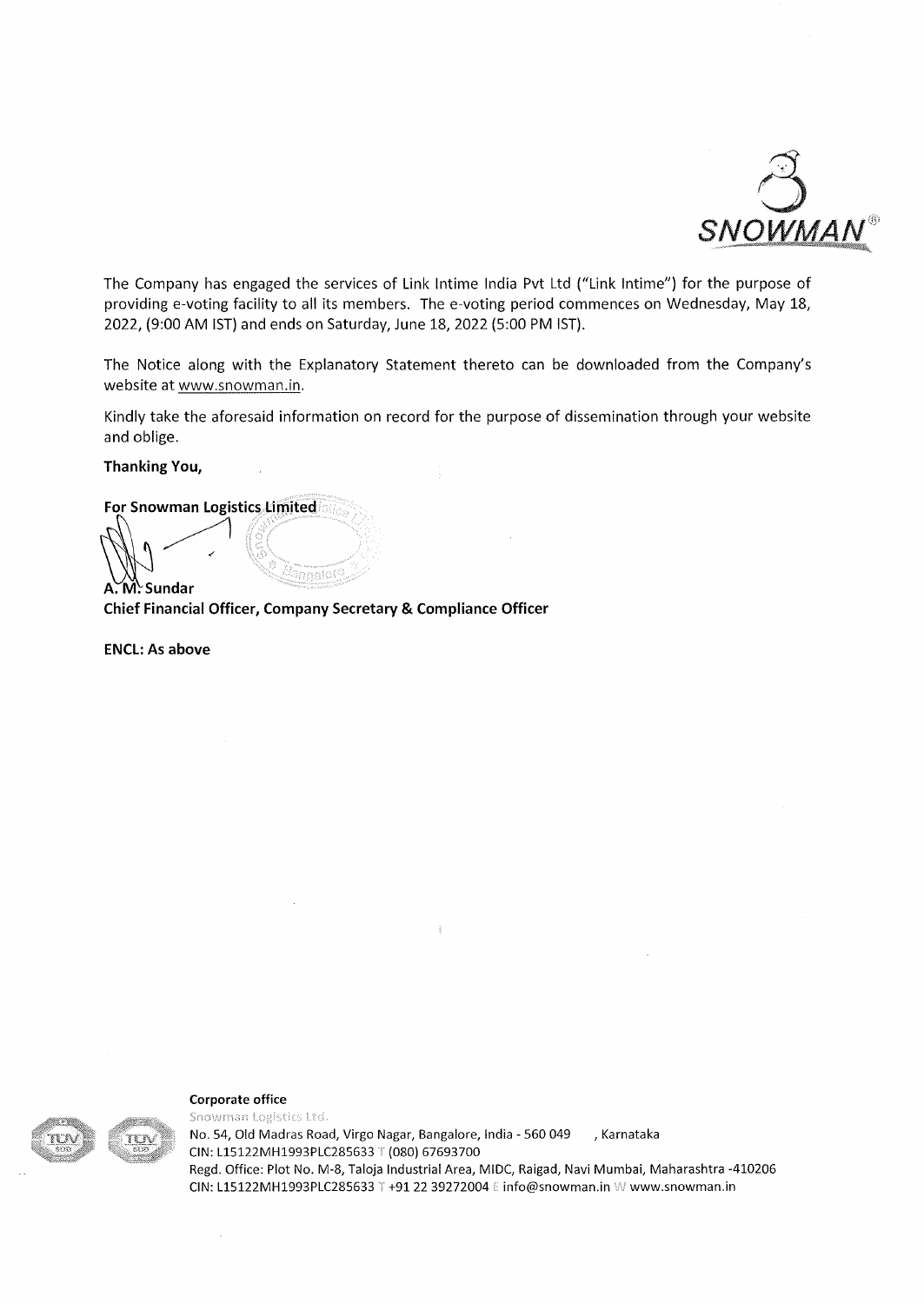

Registered Office: Plot No.M-8, Taloja Industrial Area, MIDC, Raigad, Navi Mumbai, Maharashtra - 410 206 Tel: +91 22 39272010 Email: investorrelations@snowman.in Website: www.snowman.in CIN: L15122MH1993PLC285633

# **POSTAL BALLOT NOTICE**

**[Pursuant to Section 110 of the Companies Act, 2013 read with the Companies (Management and Administration) Rules, 2014 and the Circulars issued by the Ministry of Corporate Affairs, Government of India]**

Dear Members,

Notice is hereby given that pursuant to the provisions of Section 110 of the Companies Act, 2013 (hereinafter referred to as "the Act"), read with Rule 22 of the Companies (Management and Administration) Rules, 2014 (hereinafter referred to as "the Rules") and other applicable provisions of the Act, rules, circulars and notifications thereunder, as amended from time to time (including any statutory modifications or re-enactment thereof for the time being in force), General Circular Nos. 14/2020 and 17/2020 dated April 8, 2020 and April 13, 2020 respectively read with other relevant circulars, including General Circular No. 20/2021 dated December 8, 2021 and General Circular No. 2/2022 dated May 5, 2022, issued by the Ministry of Corporate Affairs ("MCA Circulars"), for the approval of the members of Snowman Logistics Limited (hereinafter referred to as "the Company") through postal ballot by voting through electronic means (remote e-voting) on the Special Resolution set out hereinafter.

The proposed resolution along with the explanatory statement under Section 102(1) of the Act, forming part of this Notice, stating the material facts and reasons thereof are set out hereafter, for your consideration.

The Board of Directors has appointed Mr. Nagendra D Rao, Practicing Company Secretary (Membership No. 5553, COP No.7731), as the scrutinizer for conducting the postal ballot process in a fair and transparent manner. He has communicated his willingness to be appointed and will be available for the said purpose.

The Company has engaged the services of Link Intime India Pvt Ltd ("Link Intime") for the purpose of providing e-voting facility to all its members, pursuant to Section 108 of the Act read with Rule 20 of the Rules, as amended, and Regulation 44 of the SEBI (Listing Obligations and Disclosure Requirements) Regulations, 2015 (hereinafter referred to as "Listing Regulations") and aforementioned MCA Circulars. In accordance with the MCA Circulars, the Notice indicating, inter alia, the process and manner of remote e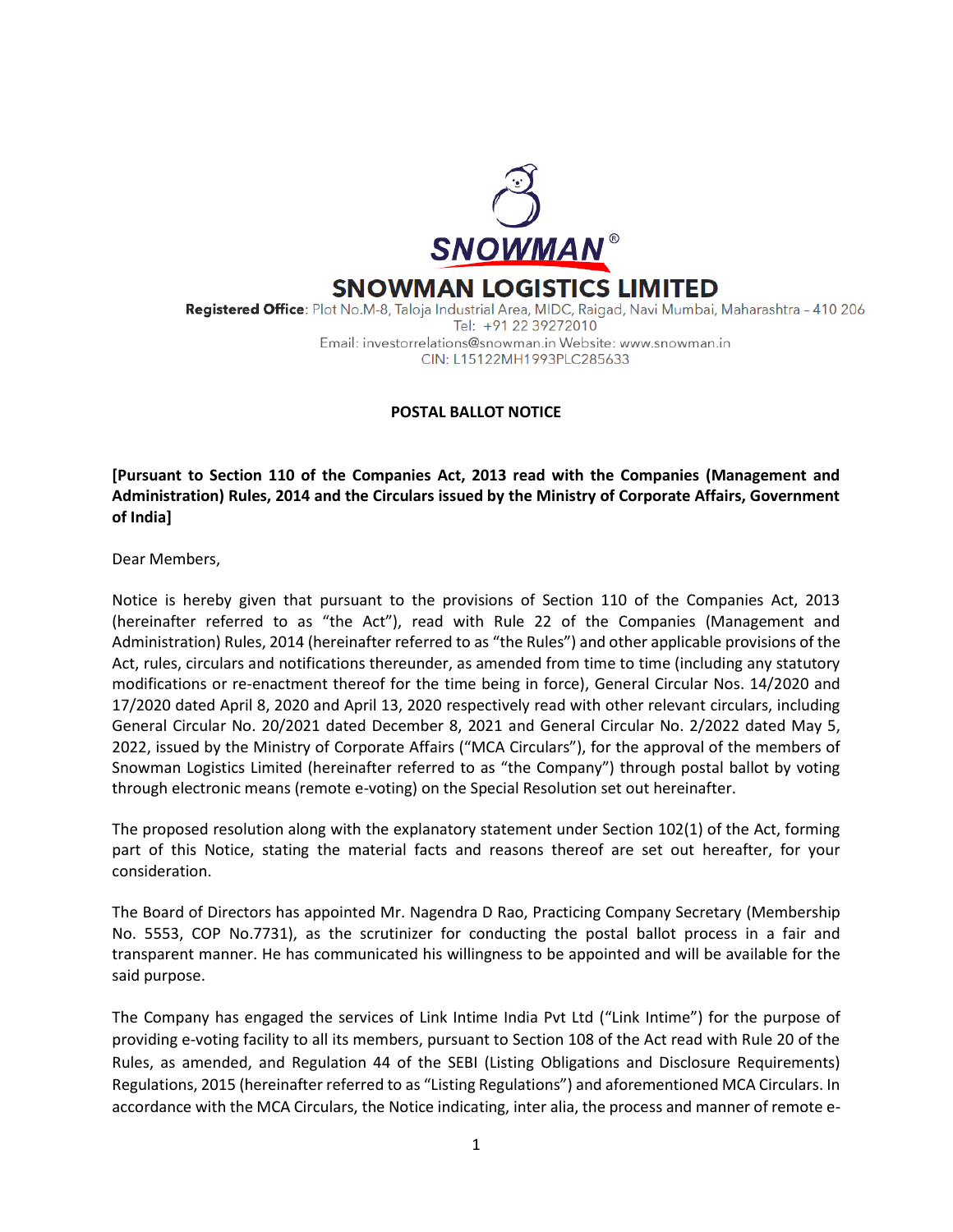voting, is being sent only through electronic mode to the members whose names appear on the Register of Members / List of Beneficial Owners as on Friday, May 13, 2022 ("cut-off date") received from the Depositories and whose e-mail address are registered with the Company / Depositories. Accordingly, the Company is pleased to provide remote e-voting facility to all its members to cast their votes electronically. The detailed instructions for e-voting are given in the Notes under the section 'Procedure/Instructions for e-voting'.

The hard copies of Postal Ballot Notice along with Postal Ballot Forms and pre-paid business envelope will not be sent to the members for this Postal Ballot, in accordance with the exemptions granted by the MCA Circulars. Members are required to communicate their assent or dissent through the remote e-voting system only.

The Scrutinizer will submit his report to the Chairman of the Company or any person authorized by him, after the completion of the scrutiny of the votes cast electronically. The result of the postal ballot through e-voting process shall be announced at the Registered/Corporate Office of the Company, on or before June 21, 2022. The result along with the Scrutinizer's report would be displayed at the Registered/Corporate Office of the Company, intimated to Link Intime and Stock Exchanges where the Company's securities are listed and displayed on the Company's websit[e www.snowman.in](http://www.snowman.in/) along with the Scrutinizer's report.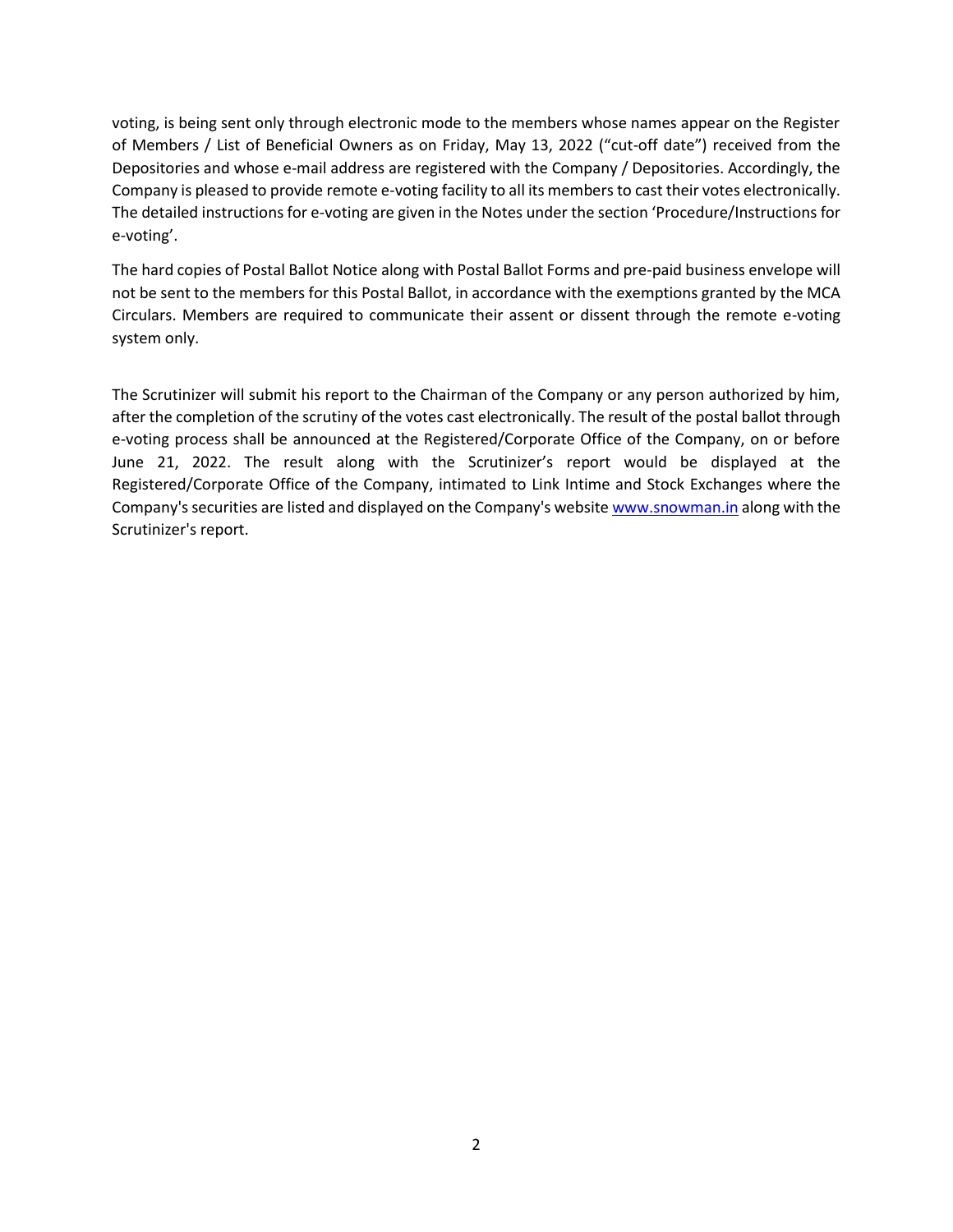#### **RESOLUTION THROUGH POSTAL BALLOT**

## **Item No. 1: To approve the appointment of Mrs. Vanita Yadav (DIN: 09449130) as an Independent Director in terms of Section 149 of the Companies Act, 2013**

To consider and, if thought fit, to give assent/dissent to the following resolution, as a Special Resolution:

**"RESOLVED THAT** pursuant to the provisions of Section 149, and 152 read with Schedule IV and other applicable provisions, if any, of the Companies Act, 2013 read with Companies (Appointment and Qualification of Directors) Rules, 2014 (including any statutory modification(s) or re-enactment thereof, for the time being in force), and Regulation 17(1C), 25(2A) and any other applicable provisions of the Securities and Exchange Board of India (Listing Obligations and Disclosure Requirements) Regulations, 2015, as amended from time to time, Mrs. Vanita Yadav (DIN: 09449130) who was appointed as an additional director of the company, categorised as independent, by the Board of Directors with effect from April 25, 2022, in terms of Section 161 of the Companies Act, 2013 and in respect of whom the company has received notice in writing under Section 160 of the Companies Act, 2013, from a member proposing her as a director, be and is hereby appointed as an independent director for a term of five consecutive years effective from April 25, 2022 and shall not liable to retire by rotation.

**RESOLVED FURTHER THAT** the Board of Directors or the Company Secretary of the Company be and are hereby severally authorized to do and perform all such acts, deeds, matters and things, as may be considered necessary, desirable or expedient to give effect to this resolution."

> **By Order of the Board of Directors For Snowman Logistics Limited**

**Place: Bengaluru Sd/- Date: 16-May-2022 A M Sundar CFO, Company Secretary & Compliance Officer**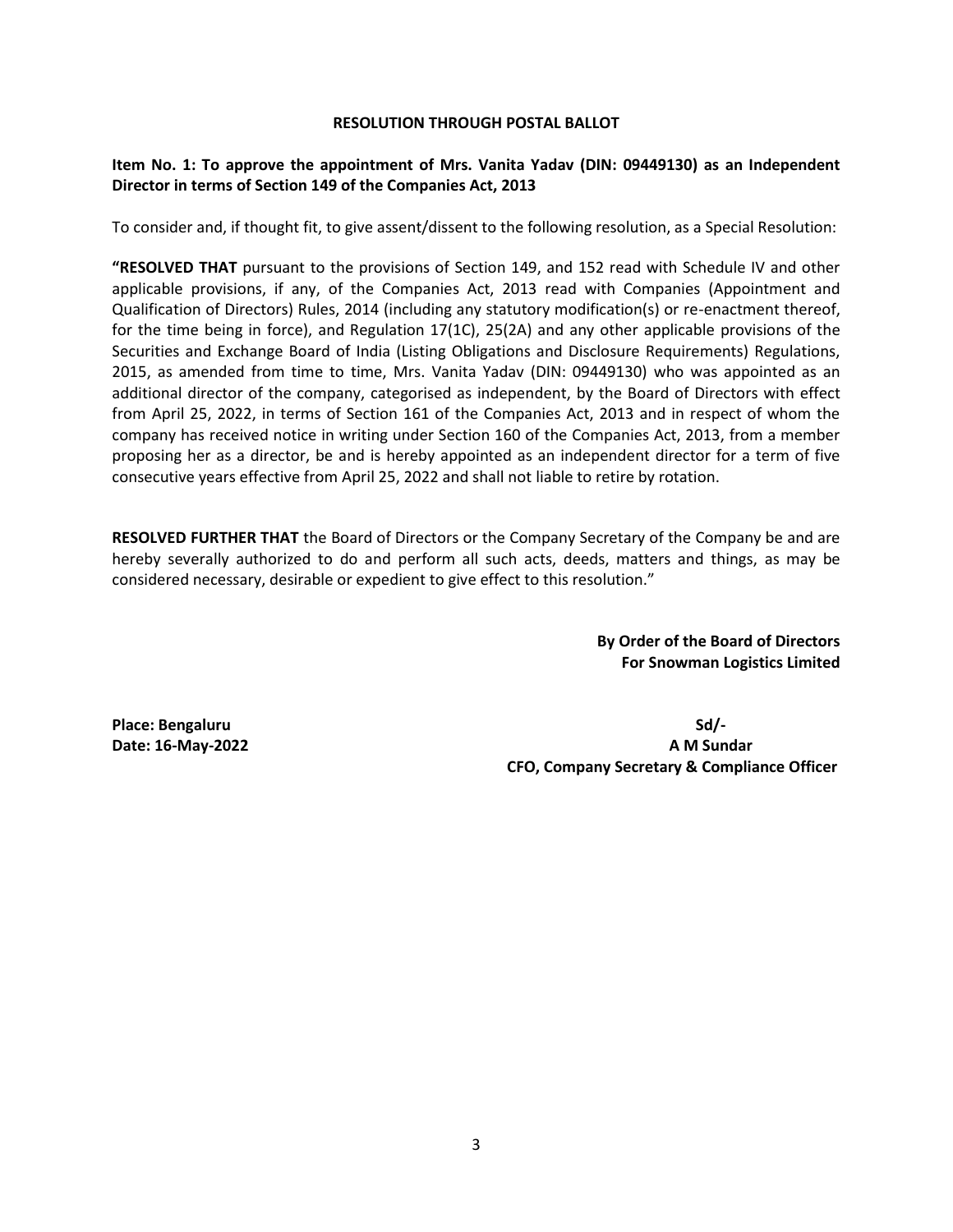#### **NOTES:**

- 1) The explanatory statement pursuant to Section 102(1), any other applicable provisions of the Act, the rules made thereunder, Listing Regulations and Secretarial Standards on General Meetings (SS-2) stating all material facts and the reasons thereof for the proposed resolution, forming part of this Notice, is annexed herewith.
- 2) In accordance with the MCA Circulars, this Postal Ballot Notice is being sent only by electronic mode to those members whose names appear on the Register of Members / List of Beneficial Owners as on May 13, 2022 ("cut-off date") received from the Depositories and whose e-mail address is registered with the Company / Depositories. Physical copies of the Postal Ballot Notice, postal ballot forms and pre-paid business reply envelopes are not being sent to members for this Postal Ballot.
- 3) Pursuant to Sections 108, 110 and other applicable provisions of the Act and the Rules made thereunder, the MCA Circulars and Regulation 44 of the Listing Regulations read with SEBI circular on e-voting, dated December 9, 2020, SS-2 and any amendments thereto, the Company is providing the facility to the members to exercise their right to vote on the proposed resolution electronically. The Company has engaged the services of Link Intime India Pvt Ltd ("Link Intime"), the agency to provide e-voting facility. Members are requested to read carefully the instructions for e-voting that are provided as part of this Postal Ballot Notice before casting their vote.
- 4) This Postal Ballot Notice will also be available on the Company's website at [www.snowman.in,](http://www.snowman.in/) website of the Stock Exchanges i.e. BSE Limited and National Stock Exchange of India Limited at [www.bseindia.com](http://www.bseindia.com/) and [www.nseindia.com](http://www.nseindia.com/) respectively, and on the website of Link Intime at [www.linkintime.co.in.](http://www.linkintime.co.in/)
- 5) Members will be able to cast their votes and convey their assent or dissent to the proposed resolution only through the remote e-voting process. Members whose names appear on the Register of Members/List of Beneficial Owners as on cut-off date will be considered for the purpose of e-voting.
- 6) Voting rights of a Member / Beneficial Owner (in case of electronic shareholding) shall be in proportion to his/her/its shareholding in the paid-up equity share capital of the Company as on the cut-off date. Any person who is not a member as on the cut-off date should treat this notice for information purpose only.
- 7) The e-voting period commences on Wednesday, May 18, 2022, (9:00 AM IST) and ends on Saturday, June 18, 2022 (5:00 PM IST). During this period, members of the Company holding equity shares either in physical form or in dematerialized form, as on the cut-off date i.e. May 13, 2022 may cast their vote electronically. The e-voting module shall be disabled by Link Intime for voting after June 18, 2022 (5:00 PM IST). Once the vote on a resolution is cast by a member, he or she will not be allowed to change it subsequently.
- 8) The resolution, if passed by requisite majority, shall be deemed to have been passed on the last date of e-voting i.e. June 18, 2022.
- 9) The Scrutinizer will submit his report to the Chairman or a person authorized by him, after the completion of scrutiny, and the result of the voting by postal ballot will be announced on or before June 21, 2022 at the Registered Office of the Company at Plot No. M-8, Taloja Industrial Area, MIDC,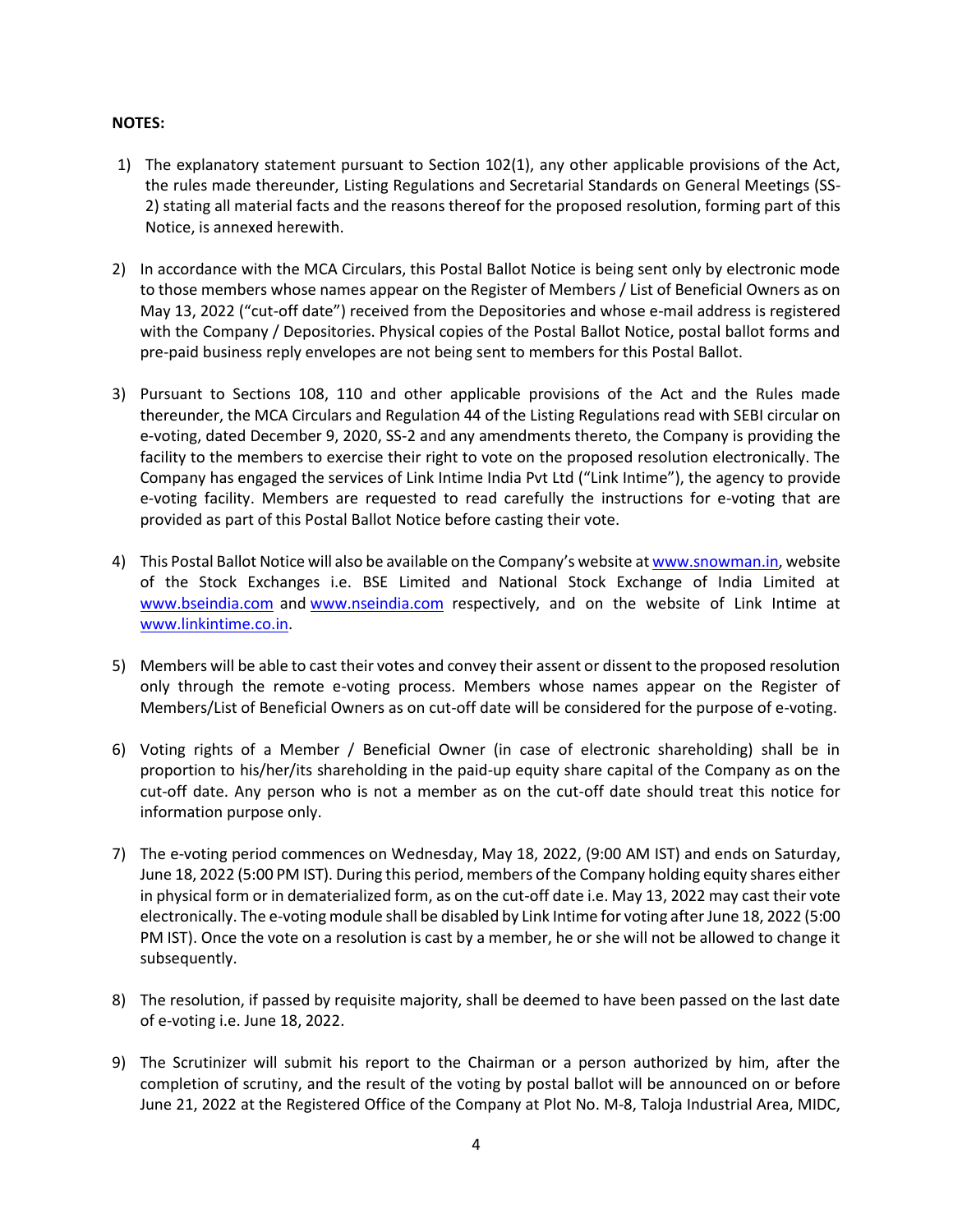Raigad, Navi Mumbai Mumbai Raigarh MH 410206 IN or Corporate office at No.54, Old Madras Road, Virgonagar, Bangalore 560049 KA IN. The result would be displayed at the Registered/Corporate Office of the Company, intimated to the Link Intime and Stock Exchanges where the Company's securities are listed, and displayed on the Company's website [www.snowman.in](http://www.snowman.in/) along with the Scrutinizer's report.

- 10) The documents, if any, referred to in the statement will be available for inspection at the Registered/Corporate Office of the Company during working hours on all working days from the date of dispatch of the Notice till June 18, 2022 (5:00 PM IST).
- 11) Resolutions passed by the members through postal ballot are deemed to have been passed as if they have been passed at a general meeting of the members.
- 12) In case of any queries, you may contact Mr. A M Sundar, Company Secretary and Compliance Officer a[t investorrelations@snowman.in.](mailto:investorrelations@snowman.in)
- 13) For e-voting, please read carefully the "Procedure/instructions for e-voting" enumerated herein:

# **PROCEDURE/INSTRUCTIONS FOR E-VOTING:**

As per the SEBI circular dated December 9, 2020, individual shareholders holding securities in demat mode can register directly with the depository or will have the option of accessing various ESP portals directly from their demat accounts.

## **Login method for Individual shareholders holding securities in demat mode is given below:**

- 1. Individual Shareholders holding securities in demat mode with NSDL
	- 1. Existing IDeAS user can visit the e-Services website of NSDL viz[. https://eservices.nsdl.com](https://eservices.nsdl.com/) either on a personal computer or on a mobile. On the e-Services home page click on the "Beneficial Owner" icon under "Login"" which is available under 'IDeAS' section, this will prompt you to enter your existing User ID and Password. After successful authentication, you will be able to see e-Voting services under Value added services. Click on "Access to e-Voting" under e-Voting services and you will be able to see e-Voting page. Click on company name or e-Voting service provider name i.e. LINK INTIME and you will be redirected to "InstaVote" website for casting your vote during the remote e-Voting period.
	- 2. If you are not registered for IDeAS e-Services, option to register is available at [https://eservices.nsdl.com](https://eservices.nsdl.com/) Select "Register Online for IDeAS Portal" or click at <https://eservices.nsdl.com/SecureWeb/IdeasDirectReg.jsp>
	- 3. Visit the e-Voting website of NSDL. Open web browser by typing the following URL: [https://eservices.nsdl.com](https://eservices.nsdl.com/) either on a personal computer or on a mobile. Once the home page of e-Voting system is launched, click on the icon "Login" which is available under 'Shareholder/Member' section. A new screen will open. You will have to enter your User ID (i.e. your sixteen-digit demat account number hold with NSDL), Password/OTP and a Verification Code as shown on the screen. After successful authentication, you will be redirected to NSDL Depository site wherein you can see e-Voting page. Click on company name or e-Voting service provider name i.e. LINK INTIME and you will be redirected to "InstaVote" website for casting your vote during the remote e-Voting period.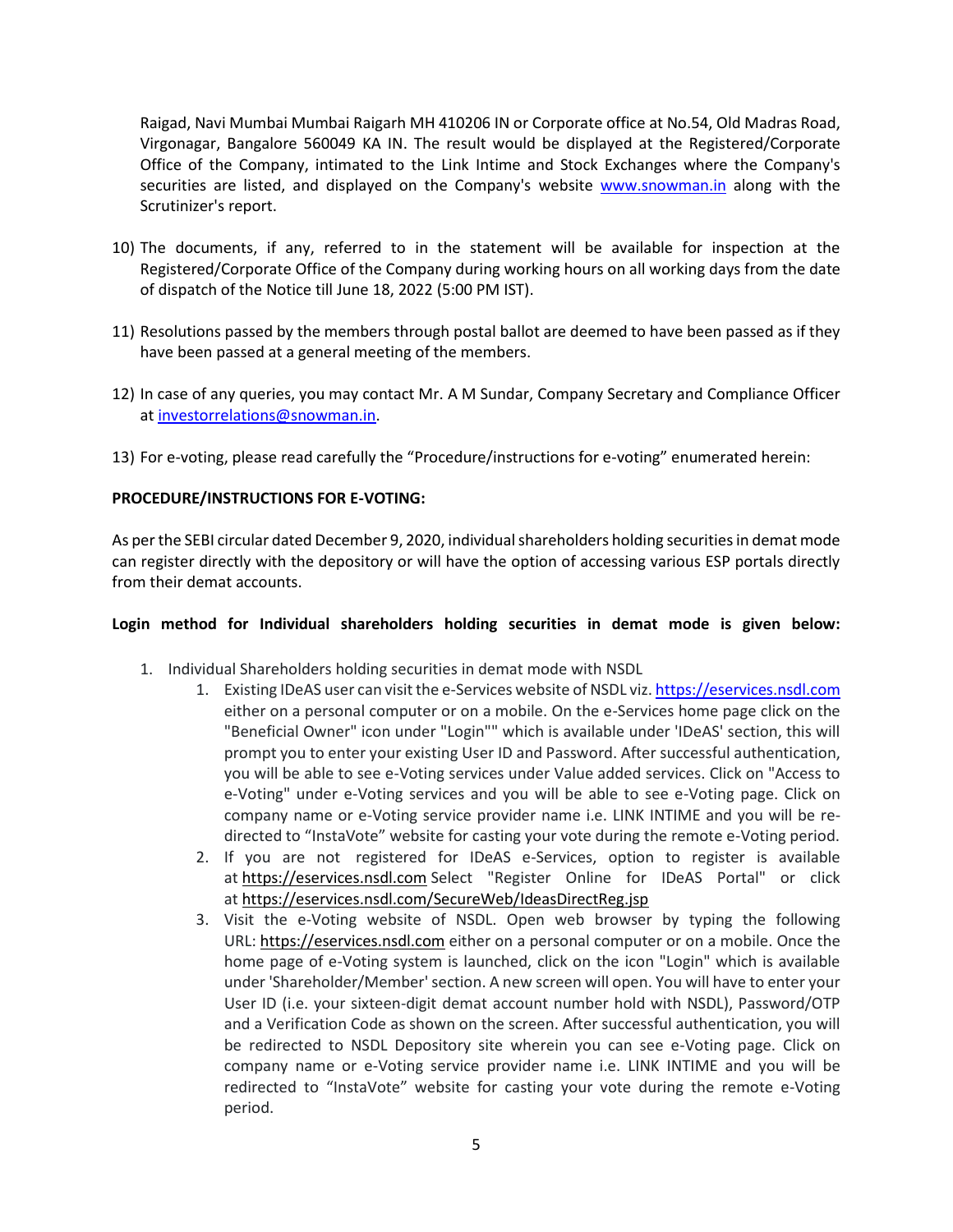- 2. Individual Shareholders holding securities in demat mode with CDSL
	- 1. Existing users who have opted for Easi / Easiest, can login through their user id and password. Option will be made available to reach e-Voting page without any further authentication. The URL for users to login to Easi / Easiest are <https://web.cdslindia.com/myeasi/home/login> or [www.cdslindia.com](https://www.cdslindia.com/) and click on New System Myeasi.
	- 2. After successful login of Easi/Easiest the user will be able to see the E Voting Menu. The Menu will have links of e-Voting service provider i.e. LINK INTIME. Click on LINK INTIME and you will be redirected to "InstaVote" website for casting your vote during the remote e-Voting period.
	- 3. If the user is not registered for Easi/Easiest, option to register is available at [https://web.cdslindia.com/myeasi/Registration/EasiRegistration.](https://web.cdslindia.com/myeasi/Registration/EasiRegistration)
	- 4. Alternatively, the user can directly access e-Voting page by providing demat account number and PAN No. from a link in [www.cdslindia.com](https://www.cdslindia.com/) home page. The system will authenticate the user by sending OTP on registered Mobile & Email as recorded in the demat Account. After successful authentication, user will be provided links for the respective ESP i.e. LINK INTIME. Click on LINK INTIME and you will be redirected to "InstaVote" website for casting your vote during the remote e-Voting period.
- 3. Individual Shareholders (holding securities in demat mode) login through their depository participants;

You can also login using the login credentials of your demat account through your Depository Participant registered with NSDL/CDSL for e-Voting facility. Upon logging in, you will be able to see e-Voting option. Click on e-Voting option, you will be redirected to NSDL/CDSL Depository site after successful authentication, wherein you can see e-Voting feature. Click on company name or e-Voting service provider name i.e. LINK INTIME and you will be redirected to "InstaVote" website for casting your vote during the remote e-Voting period.

# **Login method for Individual shareholders holding securities in physical form is given below:**

Individual Shareholders of the company, holding shares in physical form as on the cut-off date for e-voting may register for e-Voting facility of Link Intime as under:

- 1. Open the internet browser and launch the URL[: https://instavote.Link Intime.co.in](https://instavote.linkintime.co.in/)
- 2. Click on **"Sign Up"** under **'SHARE HOLDER'** tab and register with your following details: -

**A. User ID:** Shareholders holding shares in **physical form shall provide** Event No + Folio Number registered with the Company.

**B. PAN:** Enter your 10-digit Permanent Account Number (PAN) (Shareholders who have not updated their PAN with the Depository Participant (DP)/ Company shall use the sequence number provided to you, if applicable.

**C. DOB/DOI:** Enter the Date of Birth (DOB) / Date of Incorporation (DOI) (As recorded with your DP / Company - in DD/MM/YYYY format)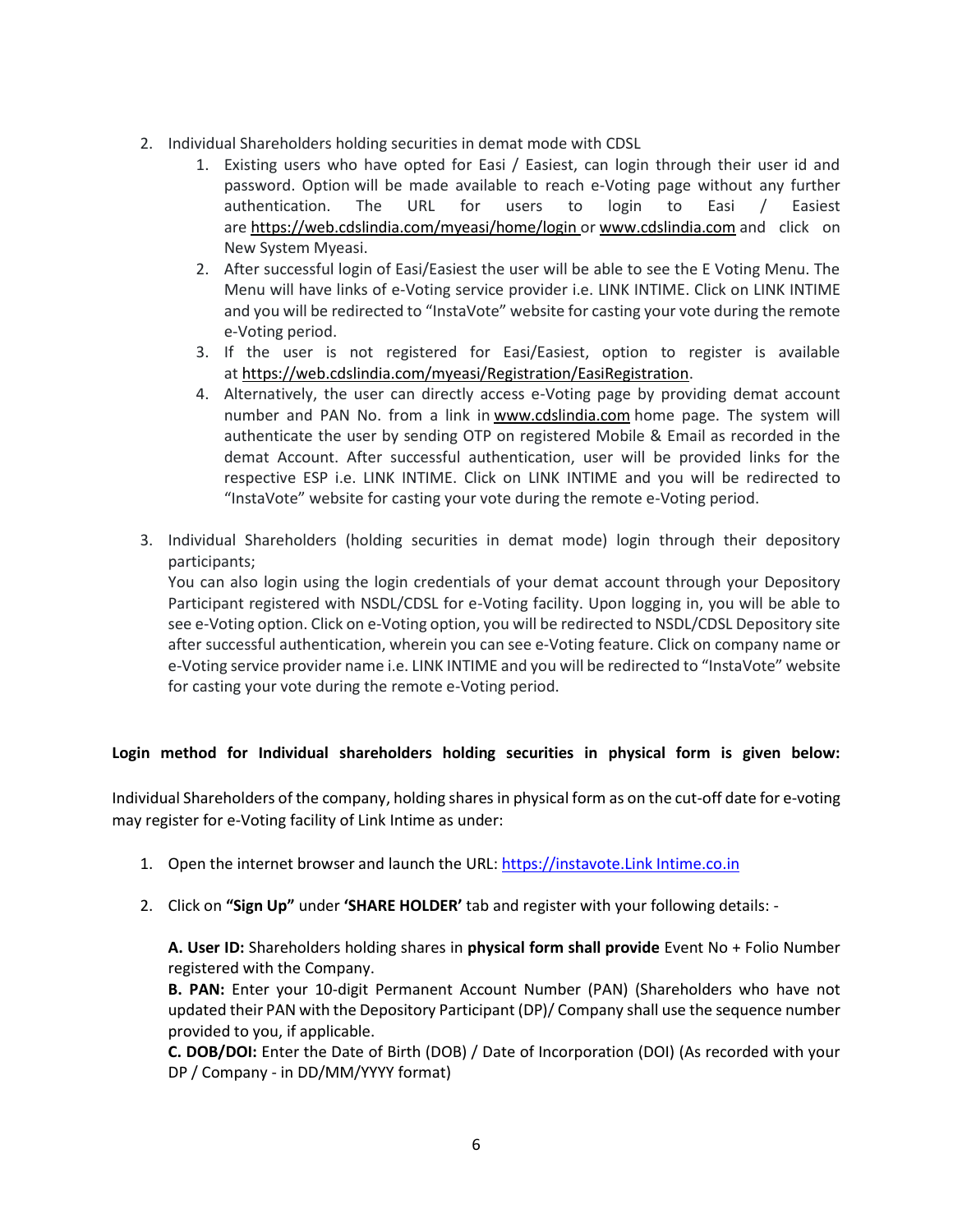**D. Bank Account Number:** Enter your Bank Account Number (last four digits), as recorded with your DP/Company.

*\*Shareholders/ members holding shares in physical form but have not recorded 'C' and 'D', shall provide their Folio number in 'D' above*

▶ Set the password of your choice (The password should contain minimum 8 characters, at least one special Character (@!#\$&\*), at least one numeral, at least one alphabet and at least one capital letter).

▶ Click "confirm" (Your password is now generated).

- 3. Click on 'Login' under **'SHARE HOLDER'** tab.
- 4. Enter your User ID, Password and Image Verification (CAPTCHA) Code and click on **'Submit'.**

## **Cast your vote electronically:**

- 1. After successful login, you will be able to see the notification for e-voting. Select **'View'** icon**.**
- 2. E-voting page will appear.
- 3. Refer the Resolution description and cast your vote by selecting your desired option **'Favour / Against'** (If you wish to view the entire Resolution details, click on the **'View Resolution'** file link).
- 4. After selecting the desired option i.e. Favour / Against, click on **'Submit'.** A confirmation box will be displayed. If you wish to confirm your vote, click on **'Yes',** else to change your vote, click on 'No' and accordingly modify your vote.

## **Guidelines for Institutional shareholders:**

Institutional shareholders (i.e. other than Individuals, HUF, NRI etc.) and Custodians are required to log on the e-voting system of LIIPL a[t https://instavote.Link Intime.co.in](https://instavote.linkintime.co.in/) and register themselves as **'Custodian / Mutual Fund / Corporate Body'**. They are also required to upload a scanned certified true copy of the board resolution /authority letter/power of attorney etc. together with attested specimen signature of the duly authorised representative(s) in PDF format in the **'Custodian / Mutual Fund / Corporate Body'**  login for the Scrutinizer to verify the same.

## **Helpdesk for Individual Shareholders holding securities in physical mode/ Institutional shareholders:**

Shareholders facing any technical issue in login may contact Link Intime INSTAVOTE helpdesk by sending a request at [enotices@Link Intime.co.in](mailto:enotices@linkintime.co.in) or contact on: - Tel: 022 - 4918 6000.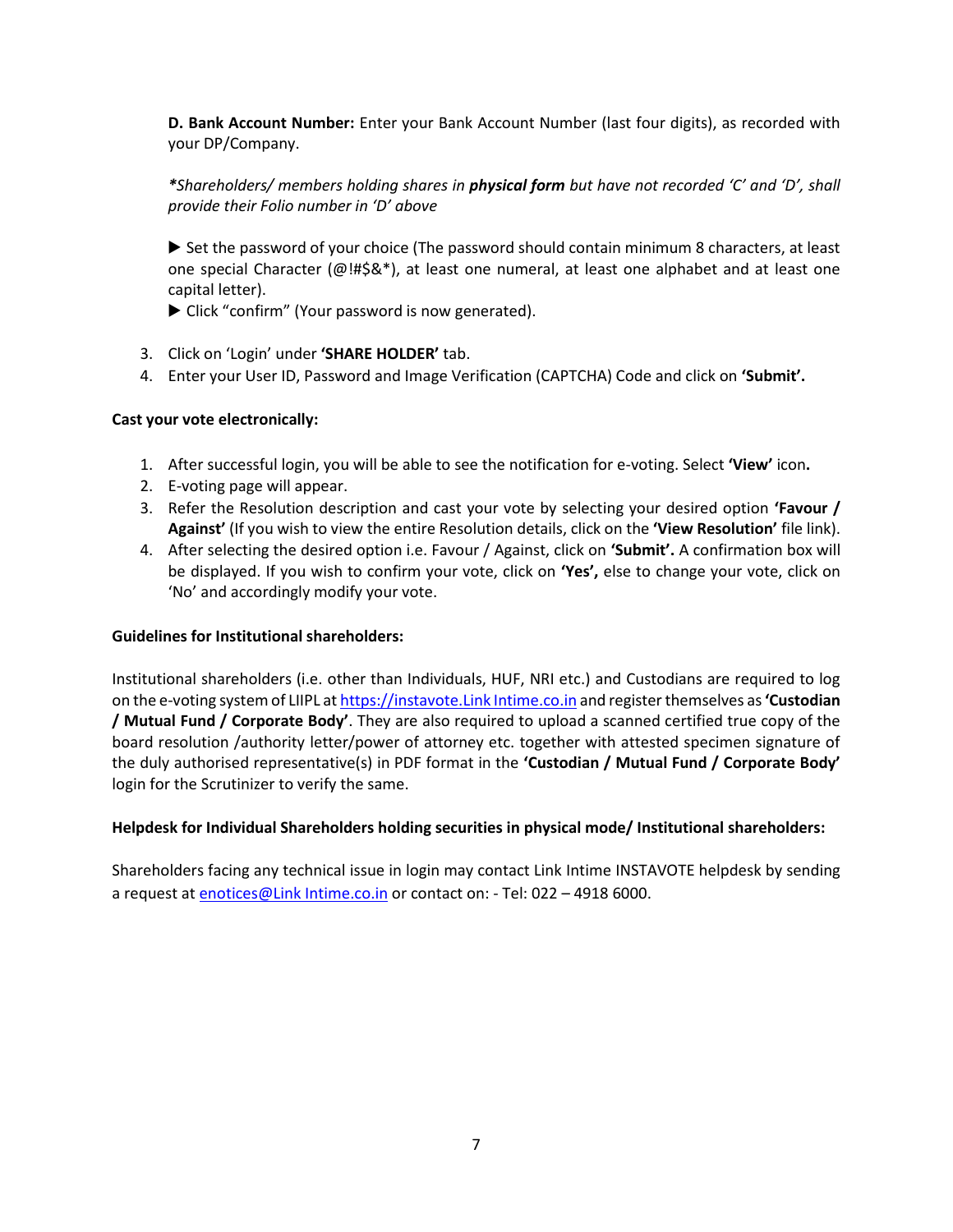# **Helpdesk for Individual Shareholders holding securities in demat mode:**

Individual Shareholders holding securities in demat mode may contact the respective helpdesk for any technical issues related to login through Depository i.e. NSDL and CDSL.

| Login type                     | <b>Helpdesk details</b>                                                  |
|--------------------------------|--------------------------------------------------------------------------|
| <b>Individual Shareholders</b> | Members facing any technical issue in login can contact NSDL             |
| holding securities in          | helpdesk by sending a request at evoting@nsdl.co.in or call at toll free |
| demat mode with NSDL           | no.: 1800 1020 990 and 1800 22 44 30                                     |
| <b>Individual Shareholders</b> | Members facing any technical issue in login can contact CDSL helpdesk    |
| holding securities in          | by sending a request at helpdesk.evoting@cdslindia.com or contact at     |
| demat mode with CDSL           | 022-23058738 or 22-23058542-43.                                          |

# **Individual Shareholders holding securities in Physical mode has forgotten the password:**

If an Individual Shareholders holding securities in Physical mode has forgotten the USER ID [Login ID] or Password or both then the shareholder can use the "Forgot Password" option available on the e-Voting website of Link Intime: [https://instavote.Link Intime.co.in](https://instavote.linkintime.co.in/)

o Click on **'Login'** under **'SHARE HOLDER'** tab and further Click **'forgot password?'**  o Enter User ID, select Mode and Enter Image Verification code (CAPTCHA). Click on "SUBMIT".

*In case shareholders is having valid email address, Password will be sent to his / her registered e-mail address. Shareholders can set the password of his/her choice by providing the information about the particulars of the Security Question and Answer, PAN, DOB/DOI, Bank Account Number (last four digits) etc. as mentioned above. The password should contain minimum 8 characters, at least one special character (@!#\$&\*), at least one numeral, at least one alphabet and at least one capital letter.* 

User ID for Shareholders holding shares in Physical Form (i.e. Share Certificate): Your User ID is Event No + Folio Number registered with the Company

## **Individual Shareholders holding securities in demat mode with NSDL/ CDSL has forgotten the password:**

Shareholders who are unable to retrieve User ID/ Password are advised to use Forget User ID and Forget Password option available at abovementioned depository/ depository participants website.

- $\triangleright$  It is strongly recommended not to share your password with any other person and take utmost care to keep your password confidential.
- $\triangleright$  For shareholders/ members holding shares in physical form, the details can be used only for voting on the resolutions contained in this Notice.
- $\triangleright$  During the voting period, shareholders/ members can login any number of time till they have voted on the resolution(s) for a particular "Event".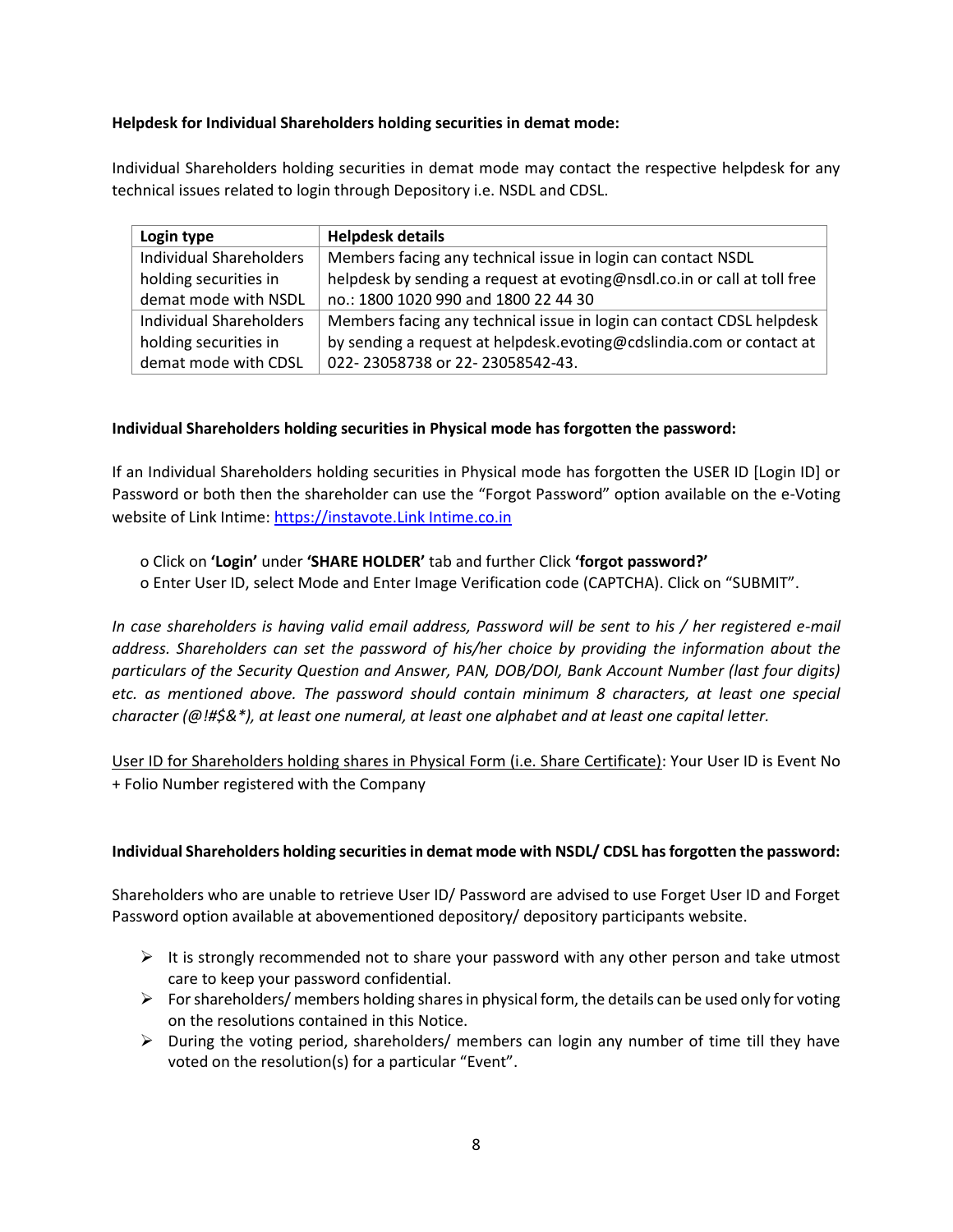**Explanatory Statement pursuant to Section 102(1), any other applicable provisions of the Companies Act, 2013 (hereinafter referred to as "the Act"), the rules made thereunder, as applicable, SEBI (Listing Obligations and Disclosure Requirements) Regulations, 2015 (hereinafter referred to as "Listing Regulations") and Secretarial Standards on General Meetings (SS-2).**

# **Item No. 1**

Pursuant to the recommendation of the Nomination & Remuneration Committee, the Board of Directors of the Company at its meeting held on April 25, 2022, appointed Mrs. Vanita Yadav as an Additional Director of the Company pursuant to Section 161(1) of the Companies Act, 2013, in the capacity of Non-Executive Independent Director for a term of 5 (Five) consecutive years with effect from April 25, 2022, subject to the approval of the Members of the Company.

# **Disclosure required under Regulation 36 (3) of SEBI (Listing Obligations and Disclosure Requirements), 2015**

| <b>Date of Birth</b>                                                                                                                  | 19-January-1971                                                                                                                                                                                                                                                                                                                                                                                                                                                                                                                                                                                                     |
|---------------------------------------------------------------------------------------------------------------------------------------|---------------------------------------------------------------------------------------------------------------------------------------------------------------------------------------------------------------------------------------------------------------------------------------------------------------------------------------------------------------------------------------------------------------------------------------------------------------------------------------------------------------------------------------------------------------------------------------------------------------------|
| <b>Date of Appointment</b>                                                                                                            | 25-April-2022                                                                                                                                                                                                                                                                                                                                                                                                                                                                                                                                                                                                       |
| A Brief Resume of the<br>Director & Nature of her<br><b>Expertise in Specific</b><br><b>Functional Areas;</b>                         | Mrs. Vanita Yadav, possess experience which spans strategic planning,<br>monitoring operations, creating structures, quality assurance, people<br>management in the Government of India and Haryana Government. She<br>has more than 26 years of experience in the Government sector.                                                                                                                                                                                                                                                                                                                               |
|                                                                                                                                       | Mrs. Vanita Yadav joined Punjab Communications limited as Engineer<br>Trainee in 1994 in the R&D section and later joined the Haryana<br>Government in 1997. She worked in the Ministry of Home affairs,<br>Ministry of Electronics & IT, Quality Council of India in various projects<br>connected with skilling, training, quality assurance and application of<br>technology in police & para military forces. Her forte is creating systems<br>and SoPs for pan-India implementation of projects. She is B.Tech &<br>M. Tech in Electronics & Communication Engg from REC Kurukshetra (now<br>NIT Kurukshetra). |
| <b>Skills and capabilities</b><br>required for the role and<br>the manner in which the<br>proposed person meets<br>such requirements. | Nomination & Remuneration Committee and Board of Directors are of<br>the view that experience of Mrs. Vanita Yadav in the areas of strategic<br>planning and project implementation would benefit the Company                                                                                                                                                                                                                                                                                                                                                                                                       |
| <b>Details of Remuneration</b>                                                                                                        | She is entitled for the sitting fees for attending the Board Meeting and<br>the Committee Meeting if any where she is a member.                                                                                                                                                                                                                                                                                                                                                                                                                                                                                     |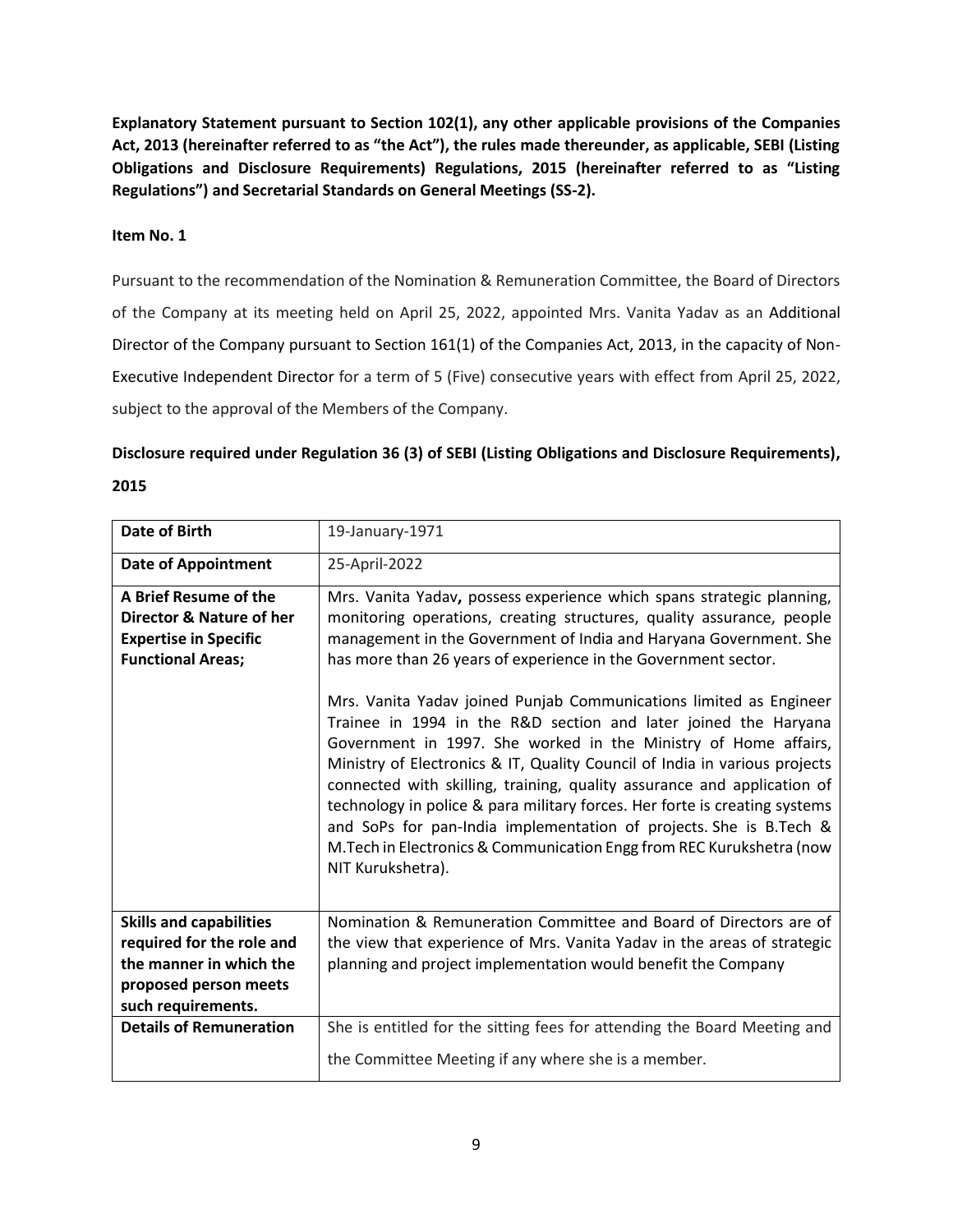| Disclosure of                                        | Nil                                                                  |
|------------------------------------------------------|----------------------------------------------------------------------|
| <b>Relationships</b>                                 |                                                                      |
| <b>Between Directors and</b>                         |                                                                      |
| <b>Key Managerial Personnel</b>                      |                                                                      |
| Inter-Se;                                            |                                                                      |
| <b>Names of other Listed</b>                         | <b>Directorships</b>                                                 |
| <b>Entities in</b><br>which the person also<br>holds | Gateway Distriparks Limited (Formerly knowns as Gateway Rail Freight |
|                                                      | Ltd)                                                                 |
| the Directorship and the<br>Membership/              | <b>Membership of Committees</b>                                      |
| Chairmanship<br>of Committees of the                 | Stakeholders Relationship Committee and Nomination & Remuneration    |
| <b>Board</b>                                         | committee (Gateway Distriparks Limited (Formerly knowns as Gateway   |
|                                                      | Rail Freight Ltd)).                                                  |
|                                                      | <b>Chairmanship of Committees</b>                                    |
|                                                      | Nil                                                                  |
| No. of Shares held in the                            | Nil                                                                  |
| Company                                              |                                                                      |

The Company has received, inter alia, (i) consent in writing to act as director in form DIR-2 pursuant to Rule 8 of the Companies (Appointment and Qualification of Directors) Rules, 2014; (ii) intimation in form DIR-8 pursuant to Rule 14 of the Companies (Appointment and Qualifications of Directors) Rules, 2014, from Mrs. Vanita Yadav to the effect that she is not disqualified in accordance with Section 164(2) of the Act; (iii) declaration that she meets the criteria of independence as provided in Section 149 of the Act and in the Listing Regulations; (iv) a notice in writing from a member under Section 160 of the Act proposing the candidature of Mrs. Vanita Yadav as a director of the Company.

In terms of Section 152 and Schedule IV of the Companies Act, 2013, the Board is of the opinion that Mrs. Vanita Yadav, fulfils the conditions for her appointment as an independent director as specified in the Companies Act, 2013 and the Listing Regulations and is independent of the management.

Pursuant to Regulation 17(1C) of Listing Regulations, with effect from January 1, 2022, every listed entity shall ensure that approval of shareholders for appointment of a person on the Board of Directors is taken at the next general meeting or within a time period of three months from the date of appointment, whichever is earlier. Further in terms of, Regulation 25(2A) of the Listing Regulations, the appointment, re-appointment or removal of an independent director of a listed entity, shall be subject to the approval of shareholders by way of a special resolution. Accordingly, the appointment of Mrs. Vanita Yadav requires the approval of the members by way of a special resolution on or before July 24, 2022.